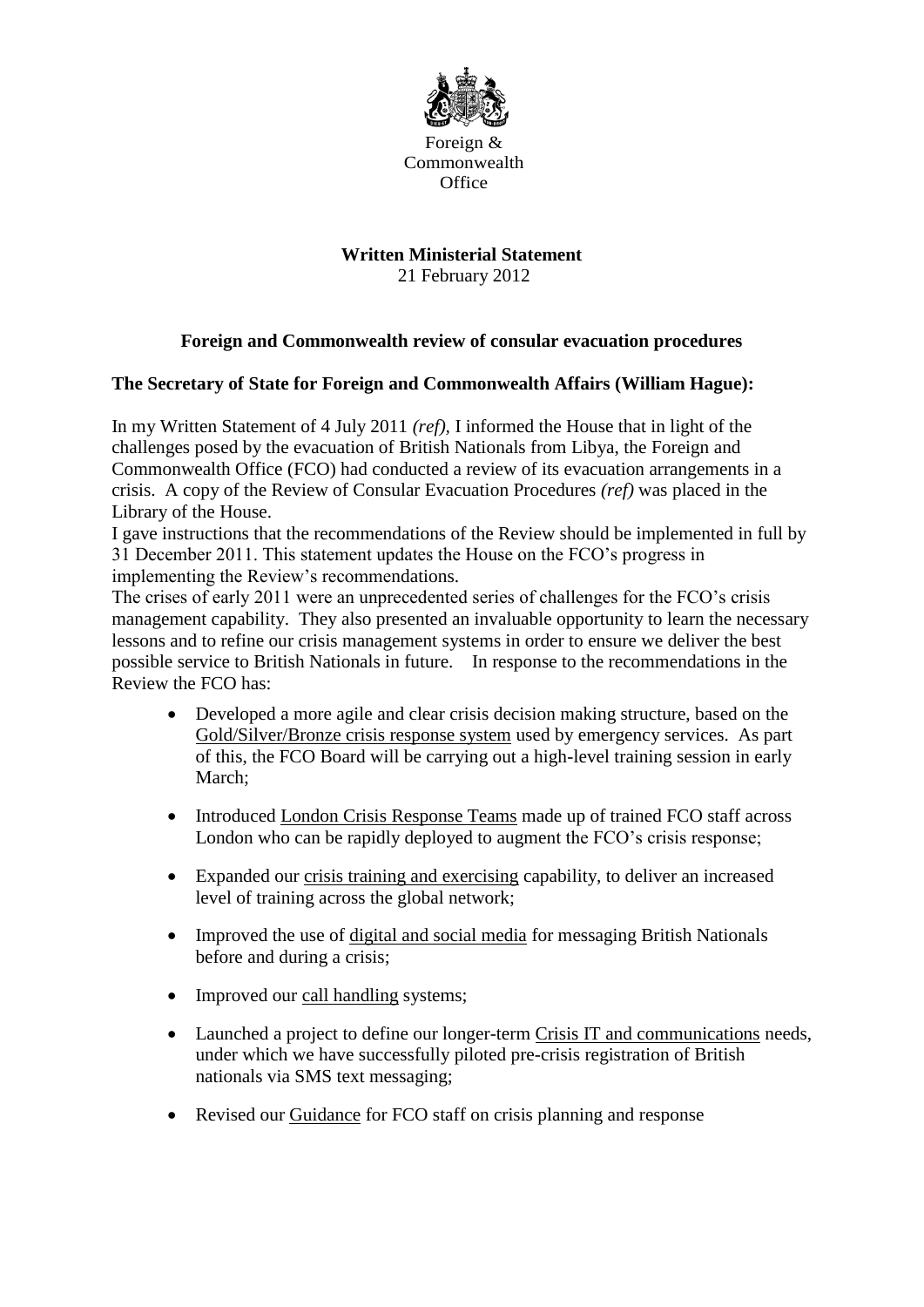- Designed a new framework for Crisis Management Planning by our overseas Posts, which will be in place across the network by the end of 2012;
- Increased the numbers of volunteers in our Rapid Deployment Team network, including by expanding the coverage of the Americas Team to include South America, and recruiting for a new Middle East and South Asia Team;
- Clarified key policy issues, for example on how costs are charged in a crisis, in order to ensure that decisions can be taken more quickly during future crisis responses;
- Intensified our contact with others involved in our response to key crises, including private sector companies, chartering companies etc
- Developed closer links with Ministry of Defence crisis teams, including by embedding MOD staff in the FCO's Crisis Centre
- Increased the numbers of staff dedicated to crisis work in Crisis Management Department.

I have placed in the Library of the House a table which provides more detail of how we have implemented the Review's recommendations.

These improvements to FCO systems and practices were tested in recent crises, most notably the Bangkok floods (October 2011), the evacuation of Embassy staff from Tehran (November 2011) and the sinking of the cruise ship Costa Concordia (January 2012). On each occasion, we implemented the Gold/Silver/Bronze command and control system, which promoted clear and quick decision-making and communication, and activated the London Crisis Response Teams, enabling us to scale up our crisis response quickly and sustainably.

It will be a priority for 2012 to ensure that these improvements are fully embedded into FCO processes to ensure that we have genuinely upgraded our crisis planning and response systems. Specific priorities will include:

- Regularly exercising the London response to a crisis, including by the FCO Board
- Implementing a Crisis IT Project to design and implement best practice systems for maintaining reliable data about British Nationals before and during a crisis
- Adopting the new Crisis Management Plan across all UK posts overseas, supported by a programme of training and exercising
- Upgrading the FCO's Crisis Centre to expand its operational capacity and co-locate it with its out-of-hours Global Response Centre

Each crisis throws up a unique set of challenges. We attach importance to learning the lessons from each one, based on a thorough and objective assessment of our response. We are confident that by implementing the recommendations of the Review of Evacuation Procedures, we have made important and sustainable improvements to our crisis planning and response systems and that this has enhanced the quality of our crisis response. However, we